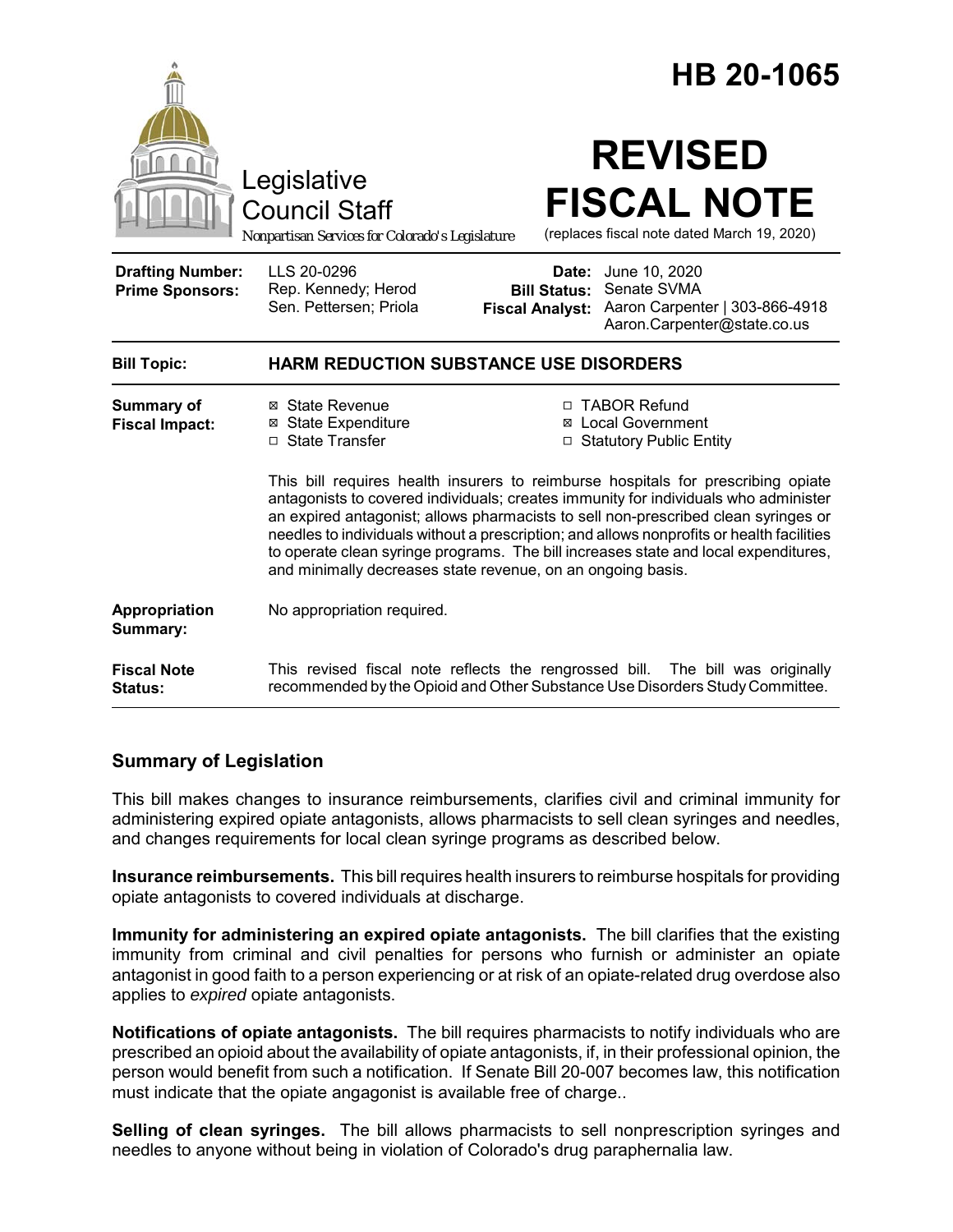June 10, 2020

**Clean syringe programs.** This bill allows nonprofits with experience operating a clean syringe program or health facilities to operate a clean syringe program. Before nonprofits can operate a program, they must first engage with stakeholders to discuss issues related to the program. Nonprofits and health facilities must report specific information to the Colorado Department of Public Health and Environment (CDPHE) each month.

## **Comparable Crime Analysis**

Legislative Council Staff is required to include certain information in the fiscal note for any bill that creates a new crime, changes the classification of an existing crime, or changes an element of an existing crime. The following sections outline data on crimes that are comparable to the offense in this bill. Assumptions on future rates of criminal convictions under the bill are discussed in the Background and Assumptions section below.

**Prior conviction data on drug paraphernalia.** This bill allows pharmacists to sell clean syringes or needles without being in violation of Colorado's drug paraphernalia laws. Under these laws, possession of drug paraphernalia is a drug petty offense with a penalty of a fine of no more than \$100 and the manufacture, sale, or delivery of drug paraphernalia is a level 2 drug misdemeanor, which carries a sentence of a \$50 fine to 364 days in jail and a \$750 fine. From FY 2015-16 to FY 2017-18, 2,467 individuals have been convicted and sentenced for possessing drug paraphernalia and 5 individuals have been convicted and sentenced for the manufacture, sale, or delivery of drug paraphernalia. Of the persons convicted of both offenses, 1,683 were male, 785 were female, and 4 did not have a gender identified. Demographically, 2,164 were White, 143 were Black/African American, 122 were Hispanic, 10 were Asian, 4 were American Indian, 26 were classified as "Other," and 3 did not have a race identified. In addition, of those convicted, one individual was sentenced to jail for the manufacturing, sale, or delivery of drug paraphernalia.

Visit leg.colorado.gov/fiscalnotes for more information about criminal justice costs in fiscal notes.

### **Background and Assumptions**

**Clean syringe programs.** The CDPHEsupports 15 syringe exchange programs across 8 counties through contracts with local public health agencies and community-based organizations. The department does not manage local programs.

**Criminal justice impact.** Since it is unknown how many of those convicted for the above offenses were pharmacists who sold a non-prescribed syringe or needle, the fiscal note assumes that most pharmacists adhere to current law and, therefore, any change in criminal convictions will be minimal. Because the bill is not expected to have a tangible impact on criminal justice-related expenditures or revenue at the state or local levels, these potential impacts are not discussed further in this fiscal note.

#### **State Revenue**

Starting in FY 2020-21, Judicial Department revenue from civil filings fees and criminal fees and fines may decrease by a minimal amount due to changes in opiate antagonist immunity-related provisions. The fiscal note assumes that any decrease in revenue will be minimal.